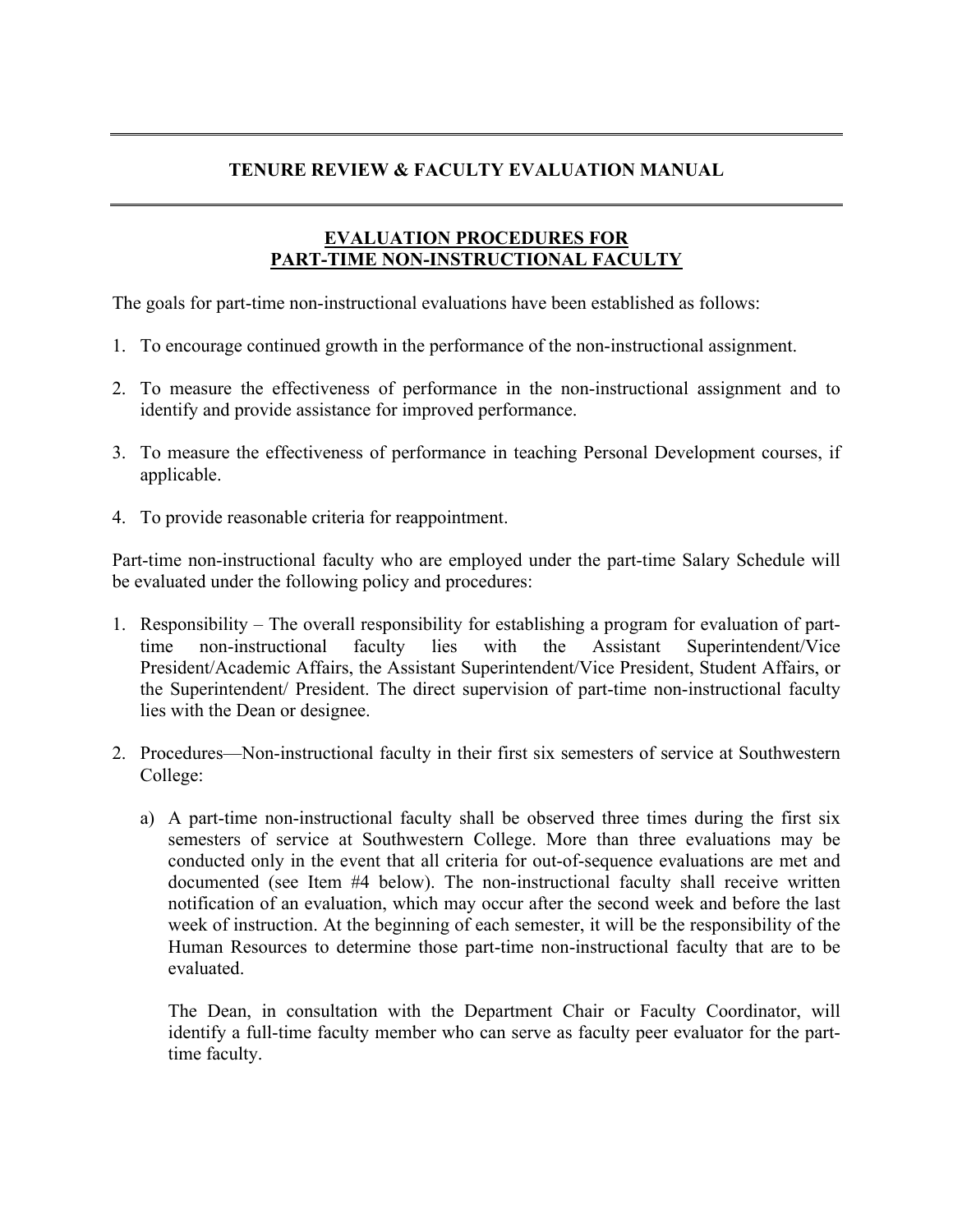It is the responsibility of the Dean, Department Chair, Faculty Coordinator or designee to carry out the evaluation of part-time faculty under his/her cognizance. The part-time non-instructional faculty will be evaluated through activity observation using the appropriate evaluation form. The first observation will be conducted by the Dean, Department Chair, or Faculty Coordinator; the second observation will be conducted by the designated full-time faculty member; the third observation will be conducted by the Dean, Department Chair, Faculty Coordinator, or designee. When feasible, the noninstructional observation will be made by a unit member whose contract assignment is in the same area of service as that of the part-time faculty being evaluated.

- b) In conjunction with the activity observation, use of materials and documents pertinent to the assignment will be considered and reviewed as part of the evaluation process. Faculty undergoing evaluation will complete the Part-Time Faculty Self-Evaluation Statement Form in the Tenure Review and Faculty Evaluation Manual.
- c) The Performance Summary Evaluation form will be completed and signed by the responsible Dean or Director. If the overall evaluation is satisfactory, the evaluation may be placed in the mailbox of the non-instructional faculty being evaluated, who will be provided with the opportunity, if he/she so wishes, to discuss the report with the person who prepared the assignment activity observation report. The faculty members will sign both copies of the report, keep one copy and return the other to the responsible Dean or Director for filing in Human Resources.
- d) If the Performance Summary Evaluation is marked Unsatisfactory, the responsible Dean or Director will arrange for a conference with the non-instructional faculty being evaluated, at which time the evaluation will be reviewed and the part-time faculty member will be requested to sign the evaluation form. The non-instructional faculty will be provided with a copy of the evaluation report and the original will be sent to Human Resources for filing.

Student Evaluations:

Student evaluations will be conducted using the prescribed form in the Tenure Review  $\&$ Faculty Evaluation Manual.

For Counseling, EOPS, DSS, or ITC faculty, the Administrative Secretary will type the faculty member's name into the top of the student evaluation form before printing it. The directions on the form will instruct the student to return the form to a designated evaluation box at the front counter of the area's office. A minimum number of 30 student evaluations will be printed for students to evaluate the faculty member on scheduled appointments or student contacts during the student evaluation window. The student will receive the evaluation form when he or she checks in to the appointment and will fill it out after the appointment in the office waiting room. At the conclusion of the student evaluation window, the Administrative Secretary will return the completed forms to Human Resources for processing.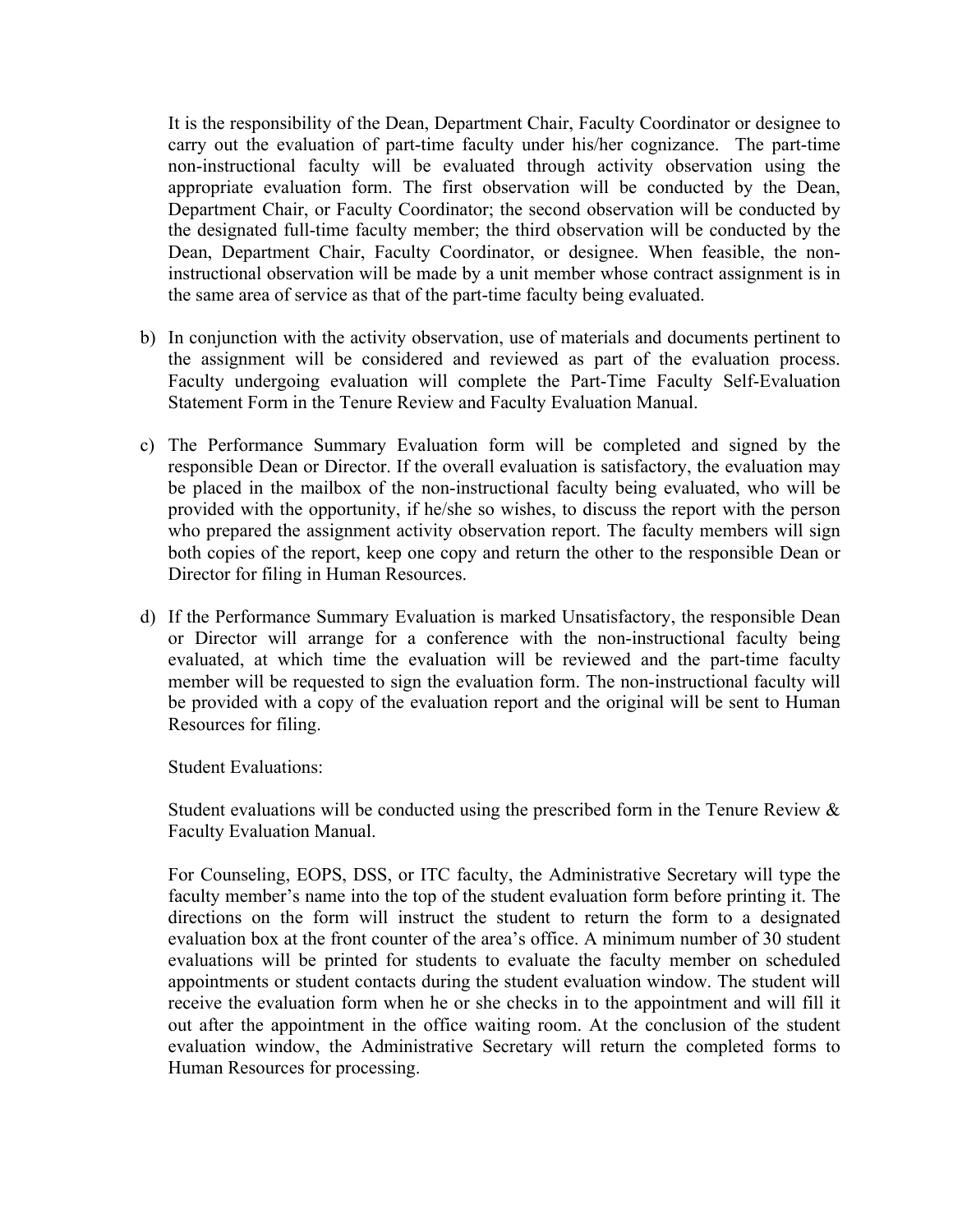Human Resources will summarize the results of the student evaluation and prepare a student evaluation summary report for the Dean or Director.

3. On-going Evaluation – After the first six semesters of consecutive service, non-instructional part-time faculty will be evaluated on an on-going basis every sixth subsequent semester. At the discretion of the Dean, the evaluation shall include at least one of the following: 1) student evaluations; 2) in-class or activity evaluation; 3) Self-Evaluation statement; and/or 4) course syllabus and materials review. The evaluation shall include a Performance Summary Evaluation. Continuation of vested status is contingent on satisfactory evaluations.

The evaluation procedures for on-going part-time faculty will follow the steps as described in Section **2a through 2d** above.

The evaluation of a part-time faculty member who is vested in multiple disciplines shall satisfy all disciplines in which the part-time faculty member is vested if those disciplines are related and supervised by the same Dean (CBA Article 15.2.6.2).

- 4. Out-Of-Sequence Part-Time Evaluation
	- a) At the discretion of, and upon mutual agreement between the responsible Dean and the responsible Department Chair/Faculty Coordinator, an out-of-sequence full-performance evaluation of a part-time faculty member may be conducted under the following circumstances: 1) valid written student complaint(s); 2) poor student evaluations; 3) documented areas of concern by the Dean or the Chair or Faculty Coordinator. SCEA President will be informed immediately in writing by the Dean or Chair/Faculty Coordinator of initiated out-of-sequence evaluations.
	- b) A full-performance evaluation may include the following: 1) student evaluations; 2) inclass or activity evaluation; 3) course syllabus and materials review (if applicable); and/or 4) performance Summary Evaluation. Under these circumstances, both the Dean and Chair/Faculty Coordinator will conduct an in-class or activity evaluation of the part-time faculty member. Loss of vested status will occur in those circumstances in which both the Dean and Chair/Faculty Coordinator concur that the part-time faculty member's performance is unsatisfactory. In situations in which there is no consensus between the Dean and Chair/Faculty Coordinator, the part-time faculty member will be evaluated in the next consecutive semester by both the Dean and Chair/Faculty Coordinator.
	- c) The Dean and the Chair/Faculty Coordinator retain the right to assign the evaluation(s) of the part-time faculty member to one of their designees. With respect to all staffing decisions, consistent with section 4.3 of the SCEA Contract, Policy No. 5109 (the Staff Diversity Plan), and Policy No. 5303 (Overload Assignments) of the Policy Manual, the Dean retains the right of assignment.
- 5. Appeal Procedure Should a part-time non-instructional faculty member consider his/her summary evaluation report to be unfair or inaccurate, he/she may request the responsible Assistant Superintendent/Vice President to arrange for another observation by a Dean or designee. Further, the part-time non-instructional faculty member may request that the Dean